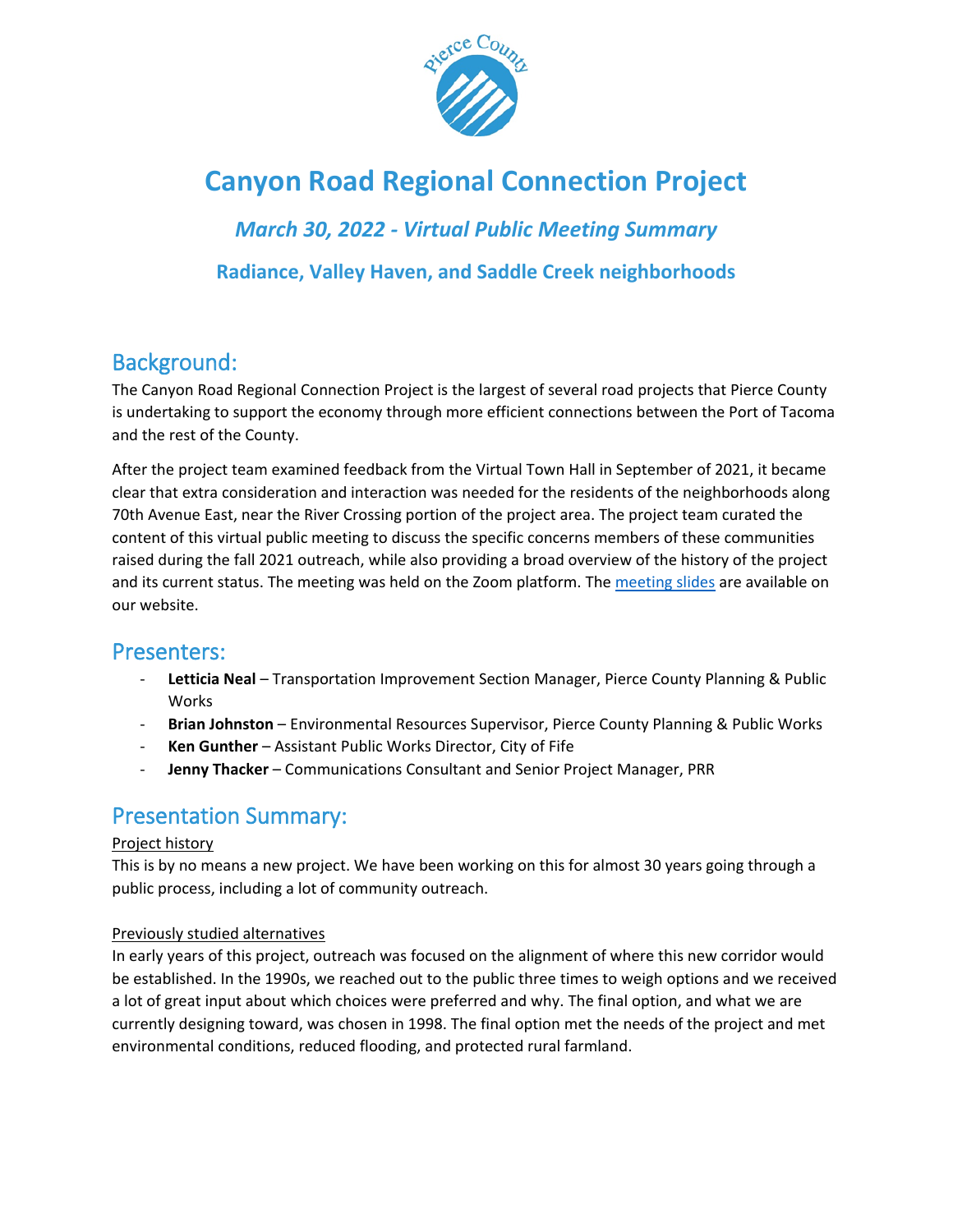#### Project schedule

The project is made up of two segments: the Railroad Crossing and the River Crossing. The design of the Railroad Crossing segment, from Pioneer Way to 52nd Street, is nearly complete and is currently on pause while we wait for the design of the River Crossing project to be completed. This means that everyone gets the benefit of a single construction timeline so that when the work is done, it is truly done. Pending funding, we are on track to begin construction in 2025.

#### Corridor at a glance

The Canyon Road Regional Connection Project is the largest of several road projects that Pierce County is undertaking to support our economy, and to make a vital link between our two largest manufacturing and industrial centers: Frederickson and the Port of Tacoma. We are taking measures to address the environmental impacts of this project, and we believe this work will meaningfully reduce congestion for Pierce County residents.

#### **Connectivity**

This project addresses a missing link between the Port of Tacoma and the Fredrickson Manufacturing Center . The River Crossing area of the project in Fife is really the center of our county and will connect to the planned State Route 167 Completion Project. These two projects together will completely change the way that traffic moves in this part of Pierce County.

#### Related projects in Fife

[This slide](https://www.cityoffife.org/DocumentCenter/View/3102/Resolution-1940---2021-to-2026-Six-Year-Transportation-Improvement-Program) represents a large overview of the projects that the City of Fife has planned for the future. Our six-year transportation improvement plan is in its infancy, and they will be going into 2026. We are in the process of updating our plan now and will be addressed at future Planning Commission and City Council meetings. We encourage your attendance at public hearings.

#### River crossing

This is a visual of the entire project area of the Canyon Road northerly extension. Tonight we are focusing on the River Crossing portion of the project, which will be the connection point between Pierce County and the City of Fife. In the last year we have completed our 30% design, and we have worked with the Department of Transportation regarding design elements along River Road. We've done traffic modeling with the local access streets, and we're working with the City of Fife to design other elements such as stormwater facilities. We're just now beginning conversations with property owners to acquire the properties we need to construct the project. And we're working through the Environmental Review process.

#### Traffic backup

Part of what this project will address is the traffic backup that drivers currently experience when trying to cross the existing Milroy Bridge. As it stands currently, the bridge has only one lane in each direction so it becomes easily congested, and cars spend a lot of time idling on North Levee Road and River Road. We're aware that the Saddle Creek neighborhood bears the brunt of this backup. Another major concern we've heard from this neighborhood is regarding the potential for drivers to try and cut through their neighborhood to try and avoid this backup.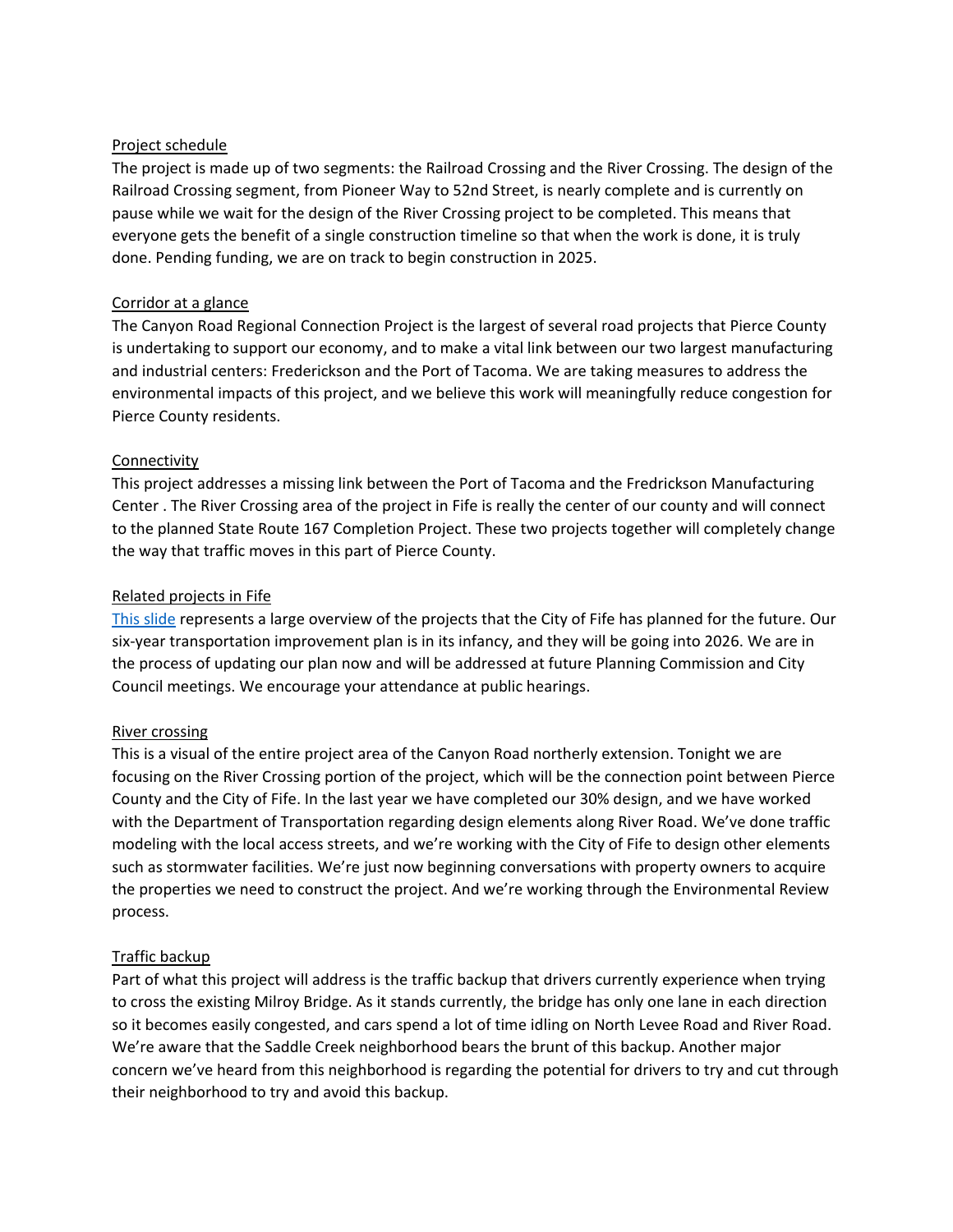#### Traffic cut through

We completed a cut through study for the City of Fife in 2020. We discovered a route along 43rd Street East was likely to be used whenever Milroy Bridge was particularly backed up. We discovered another longer route along Radiance Boulevard East that could potentially be used at a cut through. Ultimately, although we can't prevent drivers from trying to come up with crafty alternatives, we are confident that the option available with the new river crossing will provide the quickest possible route over the river and for that reason, drivers will be less likely to try to use the neighborhood streets as a short cut.

#### New bridge configuration

The new bridge over the Puyallup River is a grade separated structure which means it will pass over River Road and North Levee Road. It will not intersect with the two roadways.

#### New local pathways

Drivers crossing the bridge from Fife heading South over the bridge will turn right on 66th Avenue East which will take them to an intersection with River Road. Drivers crossing the bridge North into the City of Fife will turn right onto 45th Street Court East, and right again onto the new74th Avenue East to get to North Levee Road. So drivers will still be able to access these River Road and North Levee Road, it just won't happen right at the intersection where the bridge crosses over them.

#### Active transportation

The new bridge will also include a shared-use pathway which include room for pedestrians, cyclists, skateboarders, and anybody who is using non-motorized forms of transportation. This pathway will be suspended beneath the bridge itself, and accessible from North Levee Road and River Road. This design has a lot of advantages, one of the most important of which is that it separates pedestrians and vehicles. This design also makes the bridge significantly less wide which results in a lower construction cost. Finally, because it is narrow, it throws less shade on the river, which is better for the fish. This kind of path has been built before and it has been proven safe and effective. The shared-use path connects to sidewalks, and there will be a signalized crossing at North Levee Road, and it will also provide a connection to the future Tacoma to Puyallup trail system.

#### Levee Pond Park

The City of Fife recently turned a portion of property just East of 70th Avenue East into a park -Levee Pond Park. Pedestrians and cyclists using the new shared-use pathway will also have access to the City park system which is an exciting development of this project.

#### Planning for growth

We would like to describe what's going on in terms of regional growth before getting into environmental impacts. Pierce County in general has seen a lot of growth, development, and transportation projects. This region is projected to grow by 1.6 million people and 1.1 million jobs by 2050. These developments and transportation projects, including the Canyon Road Regional Connection Project have all been part of a plan to manage that growth. You can find more information in the [Puget](https://www.psrc.org/vision)  [Sound Regional Council Vision 2050 Plan.](https://www.psrc.org/vision)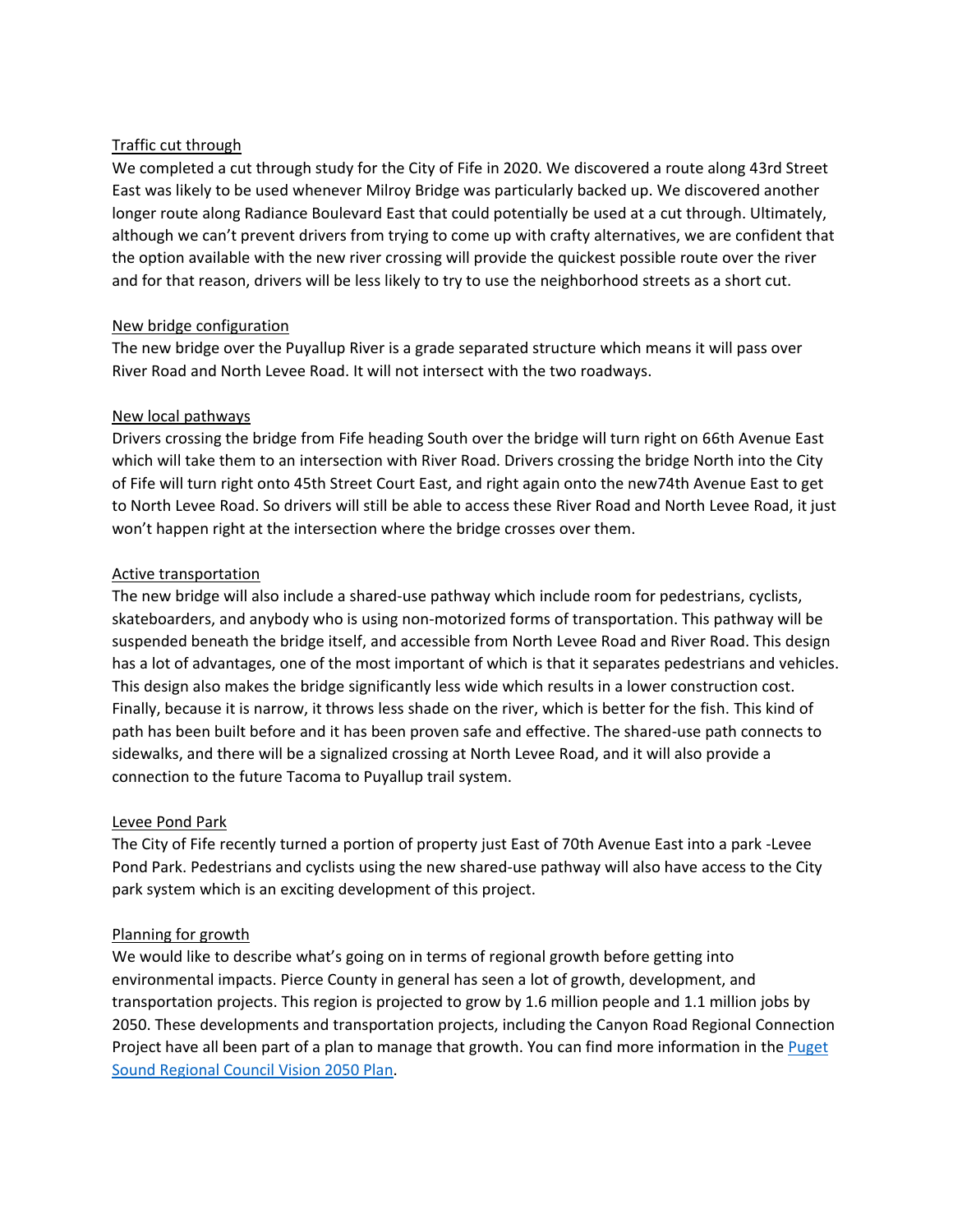#### Regional growth strategy

The Puget Sound Regional Council analyzed all the transportation projects in our region and did an Environmental Impact review. There were looking for the impacts cumulatively on our air quality, greenhouse gas emissions, and other related factors. Based on what the plans are for the region, we adopt different policies into the plan for our project. The Canyon Road Regional Connection project is part of our overall comprehensive plan which is meant to manage growth and minimize the overall environmental impacts happening to our region.

#### Environmental assessment

On a project level, ou[r overall environmental impacts are being assessed](https://www.canyonroadconnection.org/environmental-review-process) according to the standards of the State and National Environmental Policy Act. Environmental disciplines that we are analyzing as part of the project include air quality, noise, hazardous materials, cultural and historic resources, drainage, fish and wildlife, 4(f) properties, visual and aesthetic impact, and social and environmental justice.

#### Air quality

In our studies of air quality for this project we found that, with the expected increase in traffic volumes, air quality in the project area will go down, but it will still meet the Department of Ecology standards.

A central benefit of the project is improving traffic flow for our region overall. Because the project will improve traffic flow, with a more direct route, timed signals, and other infrastructure, the project will decrease air pollution and improve air quality in the larger region.

#### Noise wall

Naturally, when traffic increases in a certain area, you will experience an increase in noise. We modeled and assessed what the noise impacts might be when the project is complete versus what residents experience now. We found that the noise levels along 70th Avenue East in Fife will not increase much beyond what they are now. However, we found that in one small area along the new 74th Avenue East the noise level was projected to increase to such a level that an analysis was triggered to see if a noise wall would be beneficial. The noise report found out that a noise wall would in fact be beneficial to the community there, and that would be within financial reach for the project. The project team polled community members who lived along the site of the proposed noise wall to find out their preference and they preferred a wall, so it will be included as part of our work. We recently wrote a [blog post](https://blog.co.pierce.wa.us/canyon/2022/03/11/all-the-noise-on-noise-walls/) discussing this process.

#### Keeping you informed

In the last two years, we've had to make some adjustments to our typical way of reaching the community given the pandemic. We've been able to accomplish a lot despite the barriers. In September of 2021 we held an online open house, and in November we were able to meet in person with the residents of the Ardena Gale community. We're always working to keep our partner jurisdictions, legislature, and other local groups informed about the project, making sure to provide updates regularly. We'll continue to be available online and you can sign up for [our email list](https://www.canyonroadconnection.org/stay-connected) on our website.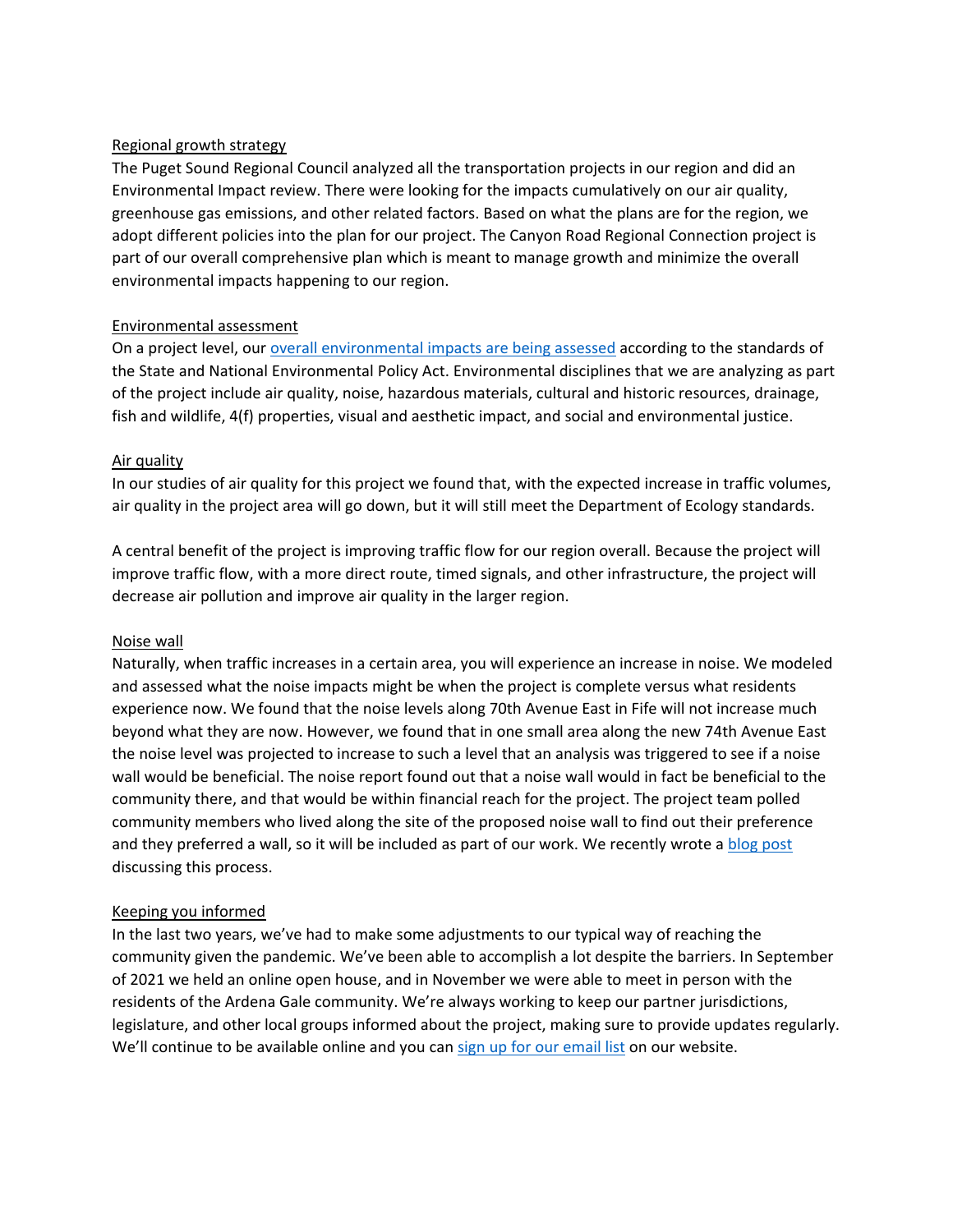#### Next steps

We will be keeping community members up to speed with regular outreach, continuing our environmental assessment work, design, and property acquisition to complete the project. We are still working on getting all of the funding necessary to complete this project as construction is estimated to cost between \$250 – \$300 million dollars. Design and property acquisition are fully funded.

## Questions and Answers:

#### **Questions regarding Fife:**

**Q:** What type of transportation improvements is the City making? Where can we find out more about those?

**A:** Yes. The City of Fife is currently working on the six [year transportation improvement plan.](https://www.cityoffife.org/DocumentCenter/View/3102/Resolution-1940---2021-to-2026-Six-Year-Transportation-Improvement-Program) A draft of the updated plan will be posted on our webpage before the planning commission meeting in May. That plan addresses improvements that the City will need, including an overpass over the railroad at 70th Ave E, and other improvements, for example at Radiance Boulevard and 70th Ave E. The Planning Commission is meeting May 2 to discuss the updated plan and the City Council will discuss it on June 14. We invite the public to both meetings to provide input.

**Q:** Is there a way to work on street design standards along 70th Ave E in conjunction with this project? Is the project team working with the Fife city planners to implement an improved street design for the future?

**A:** We currently do have a green streets standard which the city uses for new development, and that was applied to this project along 70th Ave E. The City is currently working on a traffic calming plan. The City is also discussing a traffic count program in which we will be taking citywide traffic counts every two years, as opposed to every 10 years which is our current practice.

**Q:** Will the road be widened at the railroad crossing on 70th Ave E?

**A:** The plan is for an overpass over the railroad which will be the full width of the current 70th Ave E. The City undertook a [location, size, and type study](https://www.cityoffife.org/DocumentCenter/View/1505/70th-Avenue-Bridge-over-Union-Pacific-Railroad---Type-Size-and-Location-PDF) for a railroad crossing at that location, you'll find it posted on the City's website. That study lays out the anticipated locational impacts and the types of materials used on that overpass.

**Q:** Circling back around to the railroad on 70th Ave E, there was mention of an overpass, potentially, being constructed. Would that overpass match the two lanes in both directions? **A:** That's correct. The overpass will match the full width of 70th Ave E.

#### **Questions regarding air quality:**

**Q:** I am more concerned about increasing air pollution than waiting to cross the bridge. The project was conceived in the 1990s, but the population in Fife doubled between 2000 and 2010. Saddle Creek was not here at that time. My concern is that the project planners are approving a project that is going to decrease the health of the people in my neighborhood. What are you planning to do to remedy the air quality? Are there other options?

**A:** What's happening to your neighborhood is happening to a lot of neighborhoods in Washington. The Puget Sound Regional Council has identified air quality as being an issue for people in the South Puget Sound area. This project will improve air quality regionally, but it will increase air pollution locally.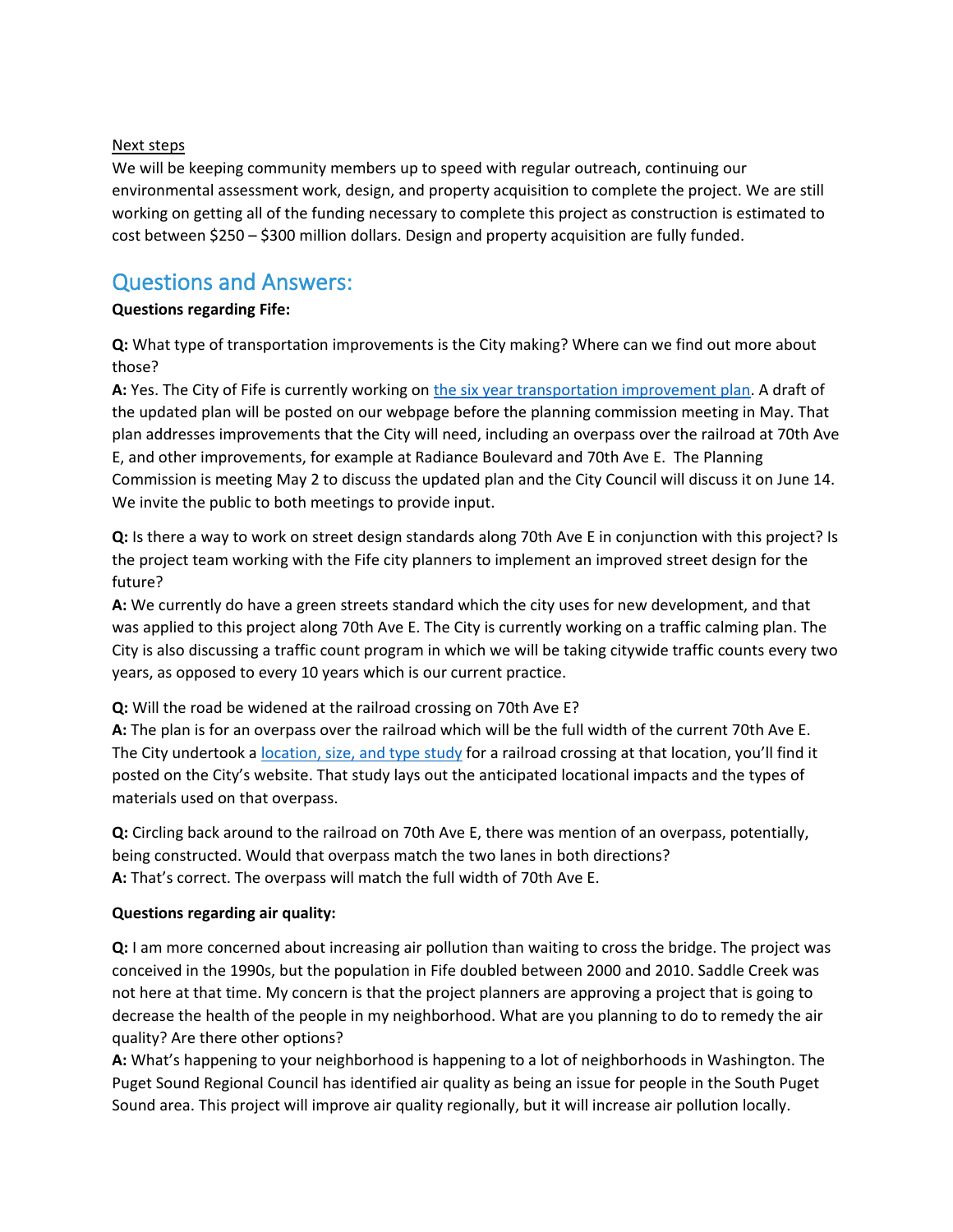However, the levels are expected to stay well within the acceptable limits set by the Environmental Protection Agency. At a very local level we are doing what we are required to do within the project. To improve air quality on the regional level, Puget Sound Regional Council worked with the State to pass legislation to [adopt California's vehicle emission standards](https://ecology.wa.gov/Regulations-Permits/Laws-rules-rulemaking/Rulemaking/WAC-173-423-400), and pass the [Climate Commitment Act](https://ecology.wa.gov/Air-Climate/Climate-change/Reducing-greenhouse-gases/Climate-Commitment-Act) with the goal of ending gas car sales by 2030. One thing members of the public who are concerned about local air pollution can do is to encourage additional legislation to go down to zero carbon emissions and ask the legislature to set policies and goals to try and offset the emissions that come with growing populations. If we were to take this project out of the equation and look only at the long-range growth plan for the City of Fife, we know that the population will increase and the level of service over the Milroy Bridge decreases. That means that vehicles will back up and idle longer, which means you will still see a decrease in air quality. The growth projections indicate that without the project, before 2040 we will see complete gridlock in this area, increasing the amount of pollution. This project adds capacity for now and in the future. It addresses that gridlock problem, and it allows fewer vehicle miles to be driven in the region. Essentially, it is a tradeoff.

#### **Questions regarding noise:**

**Q:** Can you explain more about the noise wall? I don't see how it will help noise in Valley Haven. Can you say more about noise along 70th Ave E just north of the project area?

**A:** What triggers a noise impact assessment is when you have a project action that brings a vehicle closer to a noise receptor which is where people live or work. Within the project limits, we are expanding the roadway which will bring vehicles closer to noise receptors. The area you're describing is north of the project limit, and we are not making changes to the roadway there so we did not do a noise analysis there. In the areas we evaluated, we checked for current noise levels, and projected noise levels after the project is finished. If the noise levels are anticipated to reach a certain threshold, then the next thing to do is to look and see what we can do to minimize the anticipated impact. A noise wall is one option, but we can only do that within the project limits.

For homes along 70th Ave E within the project area, the fact that the bridge will be grade-separated means the noise will be at a higher elevation level which will dissipate the noise above the houses so the sound will travel over them.

**Q:** I am in Valley Haven and my house backs up to 70th Ave E. Would the city help with noise reduction by possibly planting trees?

**A:** This area is outside the project limits and was not studied. This community was also built after 70th Ave E, so the road was not evaluated for noise concerns. But the city can look at the possibility of planting trees.

#### **Questions regarding timing of the project:**

**Q:** Why wait two years (to 2024) for start of construction? I do understand permitting does take a while, but would there be a way to expedite the permitting process to move this forward now that the recent multi billions infrastructure bill was recently passed for local and national bridges? Will that funding cover this new Puyallup River 70th Ave E bridge?

**A:** The project is not waiting just because of environmental permitting, although that is a long process. We are still in the early phase of the design of the bridge itself. We've just completed 30% design of the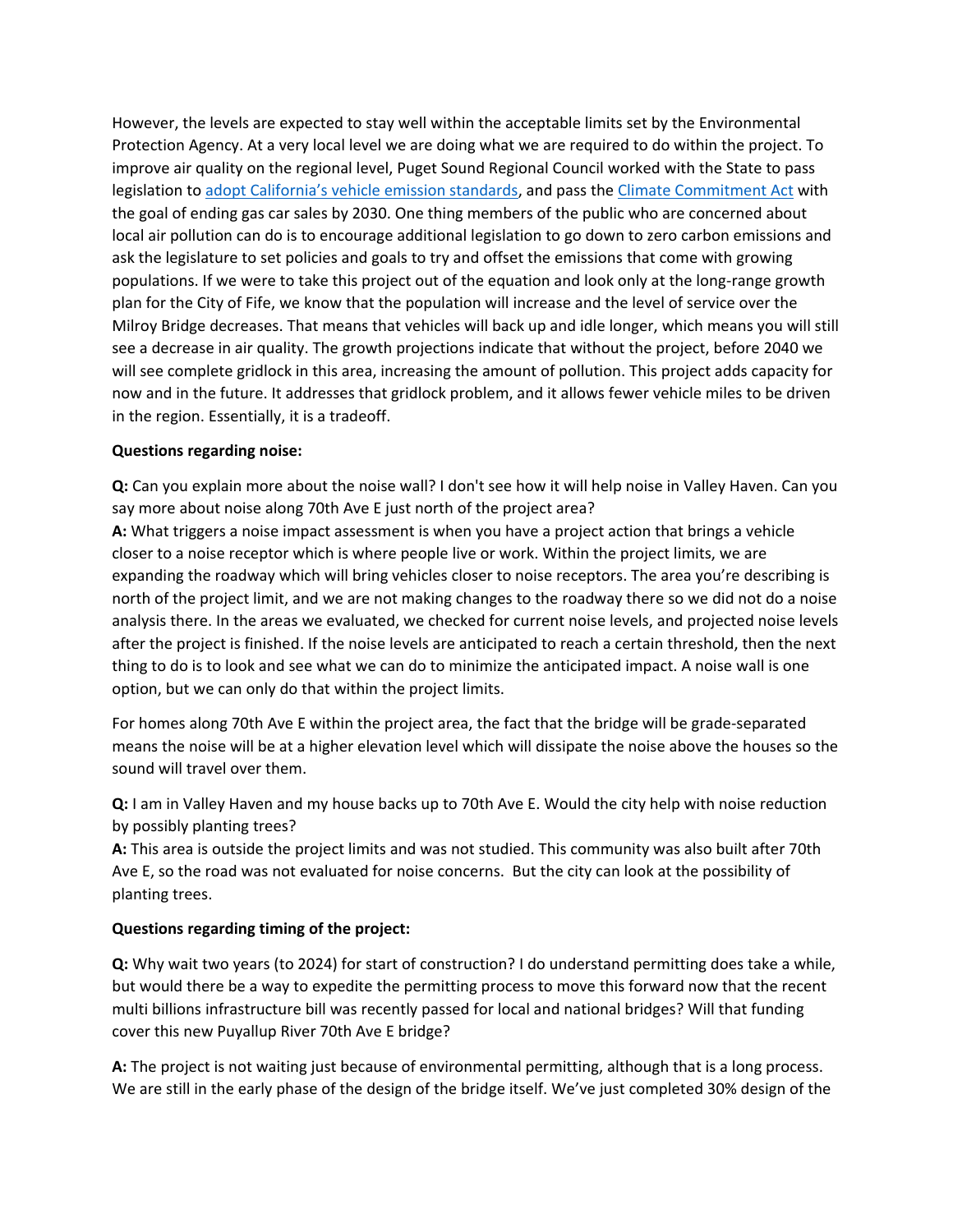bridge and are starting to acquire property that we'll need to build it. The Move Ahead Washington funding package is intended to carry forward over the next several years, so hopefully this project will be successful in attaining some of that funding. And we are pursuing other funding options as well. Having the permitting in place and the right of way acquired sets us up well for getting the funding that we need.

#### **Questions regarding traffic:**

**Q:** Do you anticipate that traffic will increase on 70th Ave E? And if so, will a traffic light be installed at Radiance Boulevard? Will there be a traffic light installed at the River Road entry point? **A:** There will be a traffic light at the River Road entry point. That entry point is at the current exit of the Milroy bridge. That traffic light will stay, but intersection will be configured differently since the bridge will no longer be there. For Radiance Boulevard, we don't yet have a traffic signal planned. There will be a traffic signal at 45th St Ct E, and in terms of Radiance, we will be monitoring the traffic volumes as this goes on. Once the requirements for a traffic signal are met, then the City will take action to install a traffic signal. We have to follow the national standards criteria before we can install a light. With all these changes, the traffic patterns will change dramatically but it's very hard to predict exactly how they will change. We're putting everything in place that we can right now, and we'll be very reactive to issues that arise once these projects are constructed.

**Q:** How is the intersection on 70th Ave E and Valley Ave E expected to change from a traffic perspective once the Canyon Road project and SR 167 extension are completed? It would seem that the intersection would get very busy after the completion of both projects.

**A:** This project was in fact incorporated into the modeling that was done for SR 167 extension project. They are designing that extension project and all of its connections to be able to handle the traffic that comes along with this project. We will continue to monitor traffic impacts once the project is in place.

**Q:** What is the anticipated percentage increase of truck volume on 70th Ave E north of the Puyallup River?

**A:** We have modeled the area extensively but we do not have a breakdown specifically for 70th Ave E freight traffic. By 2027, the traffic we're seeing now will be practically doubled for the Canyon Road and 70th Ave E full corridor. The Annual Average Daily Traffic we're predicting in 2040 in a scenario in which we do not build anything will be significantly lower than the scenario in which we move forward with building the bridge. That is because the area, without the project, will become gridlocked. It can only increase so much without change, and it cannot grow beyond a gridlocked scenario. So, if we build the project, we expect to see more cars and trucks on 70th Ave E, but they will be moving, rather than gridlocked, which is what we would see in a future in which we do not complete this project.

**Q:** Will the new 70th Ave E bridge have any traffic signals or will it be a continuous route to Puyallup? **A:** There will not be a traffic signal on either end of the new bridge because the bridge will not intersect with other roads. That's part of the advantage of building a grade-separated structure. Currently the Milroy Bridge has a traffic signal on one end, and a stop sign on the other. The new bridge that will be connecting to 70th Ave E will not have a traffic signal or stop sign on either end because it will travel over River Road and Levee Road. There is no direct connection to the City of Puyallup through this project. You will still be able to travel there via River Road the same as always, but there will be a slightly different route depending on the direction you're traveling.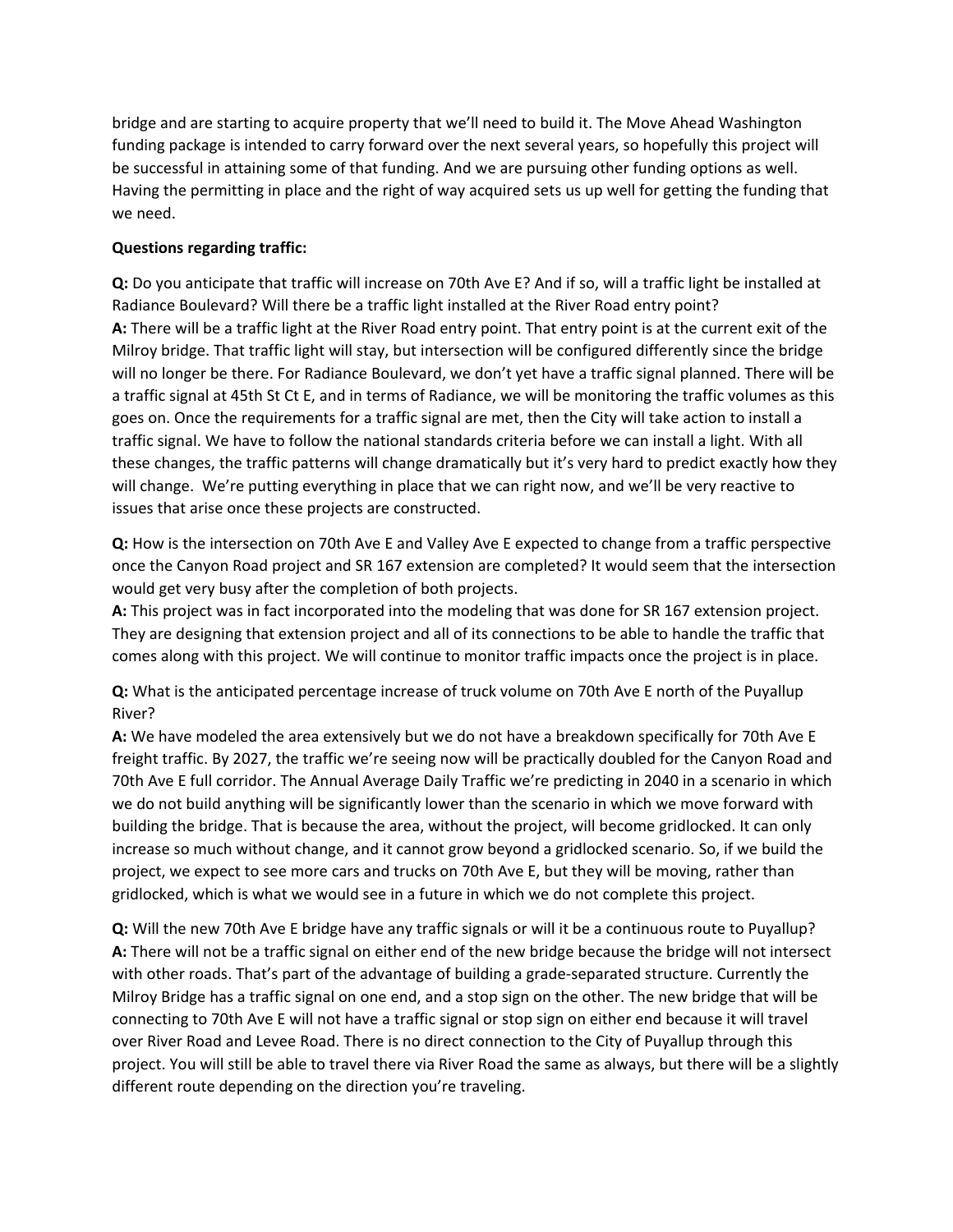#### **Questions regarding the Milroy Bridge, and the new planned bridge:**

**Q:** Is the Milroy Bridge expected to last another decade? Or at least until the new bridge is built? **A:** Yes. The Milroy Bridge is still functional and safe. The problem is that it was designed with a much lower volume of traffic in mind, much lower than we have today. In addition, there was not a lot of attention paid to pedestrian and non--motorized users' needs, or ADA standards. In short, the bridge, although functional, is obsolete. If construction of the new bridge took 10 or even 20 years to complete, the Milroy bridge would stay in service during that time. We inspect it regularly and it is safe. However, it is a point of gridlock now, and it certainly will not be able to handle the traffic volume that we expect to see in 10 or 20 years. It's also currently not an environmentally sound structure. It does not have design elements to capture storm water, for example. So all of the things that come off of your car like gasoline, paint chips, and brake fluid end up in the Puyallup River. Eliminating the Milroy Bridge therefore also has positive environmental impacts.

**Q:** How many lanes will there be on the new bridge that will cross the river? **A:** Two lanes in each direction, four total.

#### **Q:** How often is the Milroy Bridge inspected?

**A:** The inspection program that we have in Pierce County requires inspection of all bridges every two years, which is the federal standard. But due to the age of this bridge and the fact that we're actively looking at replacing it, we have increased that inspection to annually.

#### **Questions regarding local farms:**

**Q:** How will this effect Picha and Sterino farms, and other local farms?

**A:** From a purely physical standpoint, the current 66th Ave E (which runs between Picha and Sterino farms) is two lanes and we will be widening it to four lanes (two in each direction). We will be acquiring some property on both sides of 66th Ave E to accommodate the new lanes. We have not completed the acquisition of that property yet. We are currently in negotiations with Sterino and have not started yet with Picha. We do compensate property owners through our extensive acquisition process which includes a market appraisal and review. Our compensation includes damages as well as the value of the property. At this time, we do not anticipate that we will need to eliminate or relocate either farm.

#### **Questions regarding general safety:**

**Q:** I am concerned about speeding along 70th Ave E.

**A:** Once the project is in place the City will be looking at potentially installing traffic signals at Radiance Boulevard if it becomes an issue.

#### **Q:** What will the speed limit on 70th Ave E be?

**A:** It will not be changing. 70th Ave E is already at the configuration that it will remain at after the project. For the new roadway that will be connecting to 70th Ave E, the speed limit will be posted at 35 mph.

#### **General questions:**

**Q:** I was shocked to hear that this project has been 30 years in the making. With that being the case, and with so many things being changed in the area, was the new Amazon warehouse taken into account during the cut-through study?